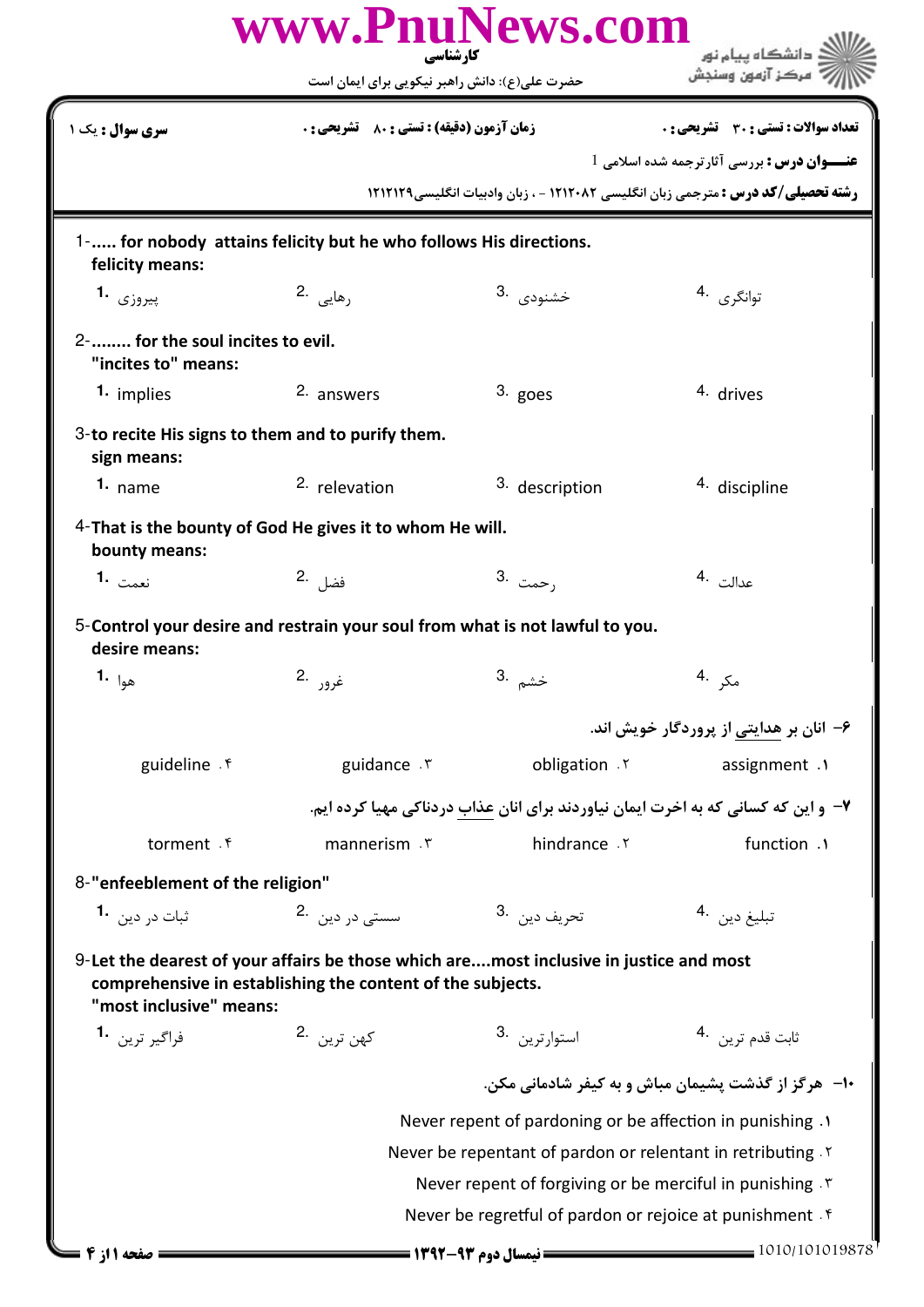| nuNews.com<br>WWW.FI<br>دانشگاه پیام نور<br>کارشناسی                                     |                                             |                                               |                                                                                          |  |
|------------------------------------------------------------------------------------------|---------------------------------------------|-----------------------------------------------|------------------------------------------------------------------------------------------|--|
|                                                                                          |                                             | حضرت علی(ع): دانش راهبر نیکویی برای ایمان است | مركز آزمون وسندش                                                                         |  |
| سری سوال : ۱ یک                                                                          | زمان آزمون (دقيقه) : تستى : 80 ٪ تشريحي : 0 |                                               | <b>تعداد سوالات : تستی : 30 ٪ تشریحی : 0</b>                                             |  |
|                                                                                          |                                             |                                               | <b>عنـــوان درس :</b> بررسی آثارترجمه شده اسلامی <sup>1</sup>                            |  |
|                                                                                          |                                             |                                               | <b>رشته تحصیلی/کد درس :</b> مترجمی زبان انگلیسی ۱۲۱۲۰۸۲ - ، زبان وادبیات انگلیسی۱۲۱۲۱۲۹  |  |
| 11-God has sent a seal on their hearts.<br>seal means:                                   |                                             |                                               |                                                                                          |  |
| ترس <b>1.</b>                                                                            | مٌهر .2                                     | عذاب .3                                       | ثبات <sup>.4</sup>                                                                       |  |
| 12-You will find the best of substitutes for them.<br>substitute means:                  |                                             |                                               |                                                                                          |  |
| حاك <sub>م</sub> .1                                                                      | اموزنده .2                                  | جانشين <sup>.3</sup>                          | ياريگر <sup>.4</sup>                                                                     |  |
|                                                                                          |                                             |                                               | <b>۱۳</b> - و از خدا پروا کنید شاید مورد رحم واقع شوید.                                  |  |
|                                                                                          |                                             |                                               | and fear Allah so that you may be given beneficence .                                    |  |
|                                                                                          |                                             |                                               | and fear God haply so you will find mercy . Y                                            |  |
|                                                                                          |                                             |                                               | and fear ye God that ye may receive His mercy . "                                        |  |
|                                                                                          |                                             |                                               | and remain conscious of God so that you might be graced with His mercy.                  |  |
| 14-O believers devour not usury.<br>usury means:                                         |                                             |                                               |                                                                                          |  |
| فريب 1.                                                                                  | رشوه .2                                     | مال دزدی۔ <sup>3</sup>                        | ربا <sup>.4</sup>                                                                        |  |
| 15-We grant them indulgence only that they may increase<br>indulgence means:             |                                             |                                               |                                                                                          |  |
| مهلت <b>1.</b>                                                                           | صبر 2.                                      | سعه صد <sub>ر</sub> .3                        | توانگرى <sup>.4</sup>                                                                    |  |
| him.<br>mistrust means:                                                                  |                                             |                                               | 16- and he who most deserves your mistrust is he who has done badly when you have tested |  |
| 1. deception                                                                             | 2. suspicion                                | 3. belief                                     | 4. confidence                                                                            |  |
| 17- so God multiplies unto whom He will.<br>multiplies means:                            |                                             |                                               |                                                                                          |  |
| 1. confesses                                                                             |                                             | 2. gives abundance                            |                                                                                          |  |
| <sup>3.</sup> makes a collection                                                         |                                             | 4. gives validity                             |                                                                                          |  |
| 18-O believers void not your almsgiving with reproach and injury.<br>almsgiving means:   |                                             |                                               |                                                                                          |  |
| شكيبايي 1.                                                                               | ج <sub>هاد</sub> .2                         | صدقه .3                                       | کا <sub>ر</sub> نیک 4.                                                                   |  |
| 19-Now soldiers by the leave of God are the fortress of the subjects.<br>subjects means: |                                             |                                               |                                                                                          |  |
| 1. <sub>رعيت</sub>                                                                       | جنگجويا <sub>ن</sub> .2                     | جوانان <sup>.3</sup>                          | خردسالان 4.                                                                              |  |
| <b>: صفحه 2 از 4 =</b>                                                                   |                                             |                                               | $= 1010/101019878$                                                                       |  |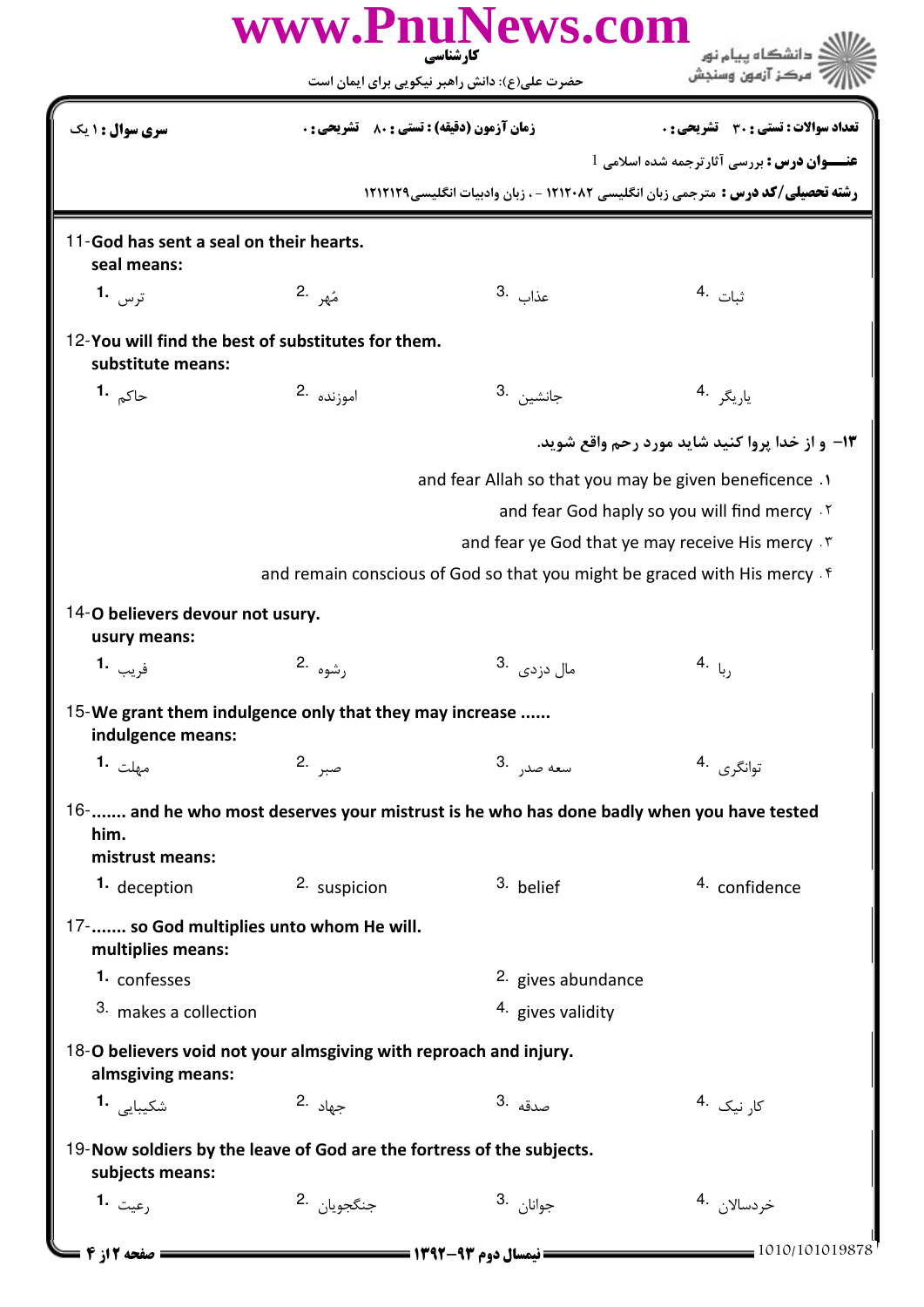|                                                                                                |                                                                      | www.PnuNews.com<br>کارشناسی                                      | <mark>ڪ دانشڪاه پيام نور</mark>                                                                           |  |  |
|------------------------------------------------------------------------------------------------|----------------------------------------------------------------------|------------------------------------------------------------------|-----------------------------------------------------------------------------------------------------------|--|--|
|                                                                                                | حضرت علی(ع): دانش راهبر نیکویی برای ایمان است                        |                                                                  | مركز آزمون وسنجش                                                                                          |  |  |
| سری سوال : یک ۱                                                                                | <b>زمان آزمون (دقیقه) : تستی : 80 ٪ تشریحی : 0</b>                   |                                                                  | تعداد سوالات : تستى : 30 قشريحى : 0                                                                       |  |  |
|                                                                                                |                                                                      |                                                                  | <b>عنـــوان درس :</b> بررسي آثارترجمه شده اسلامي <sup>1</sup>                                             |  |  |
|                                                                                                |                                                                      |                                                                  | <b>رشته تحصیلی/کد درس :</b> مترجمی زبان انگلیسی ۱۲۱۲۰۸۲ - ، زبان وادبیات انگلیسی1۲۱۲۱۲۹                   |  |  |
| 20-Satan promises you poverty and bids you unto indecency.<br>indecency means:                 |                                                                      |                                                                  |                                                                                                           |  |  |
| فحشا <b>1.</b>                                                                                 | قتل .2                                                               | دزدی .3                                                          | رشوه .4                                                                                                   |  |  |
|                                                                                                |                                                                      |                                                                  | <b>۲۱</b> - ای کسانی که ایمان دارید انفاق کنیدقبل از ان که روزی فرا رسد که  نه دوستی ای باشد و نه شفاعتی. |  |  |
| interaction f                                                                                  | interchange . ٣                                                      | intercession Y                                                   | interconnection .1                                                                                        |  |  |
| 22-According to Nida and Taber (1969) the traditional focus of attention in translation was on |                                                                      |                                                                  |                                                                                                           |  |  |
| $1.$ word                                                                                      | 2. sentence                                                          | 3. paragraph                                                     | 4. clause                                                                                                 |  |  |
| idolater means:                                                                                | 23- or lest you say our fathers were idolaters.                      |                                                                  |                                                                                                           |  |  |
| جوانمرد 1.                                                                                     | جنگجو <sup>2</sup> ۰                                                 | مشرک .3                                                          | خداپرست <sup>.4</sup>                                                                                     |  |  |
| viceroy means:                                                                                 | 24-It is He who has appointed you viceroys in the earth.             |                                                                  |                                                                                                           |  |  |
| توانمند 1.                                                                                     | غيرتمند .2                                                           | $3.$ ازاده                                                       | خليفه <sup>.4</sup>                                                                                       |  |  |
| investigate means:                                                                             | 25- there upon investigates frequently his execution of the law.     |                                                                  |                                                                                                           |  |  |
| 1. check                                                                                       | 2. erect                                                             | 3. eradicate                                                     | <sup>4.</sup> cheer                                                                                       |  |  |
|                                                                                                |                                                                      |                                                                  | ۲۶– تا مي تواني عيب مردم را بيوشان.                                                                       |  |  |
|                                                                                                | conceal the faults of men to the extent possible .1                  |                                                                  |                                                                                                           |  |  |
|                                                                                                |                                                                      |                                                                  | hide the vices of the people so far as you can.                                                           |  |  |
|                                                                                                | veil the imperfection of the people to the extent you are able.      |                                                                  |                                                                                                           |  |  |
|                                                                                                |                                                                      | cover the shortcomings of the people so far as it is possible. f |                                                                                                           |  |  |
| gentle means:                                                                                  | 27-It was by some mercy of God that thou wast gentle to them.        |                                                                  |                                                                                                           |  |  |
| بخشنده 1.                                                                                      | نرمخو .2                                                             | صادق <sup>.3</sup>                                               | قابل اعتماد 4.                                                                                            |  |  |
|                                                                                                |                                                                      |                                                                  | <b>۲۸</b> - و کسانی را که در راه خدا کشته می شوند مگویید مرده اند.                                        |  |  |
|                                                                                                | And say not to those who have been slain for God's sake they died .1 |                                                                  |                                                                                                           |  |  |
| And do not speak to those who are slain in Allah's way as dead. Y                              |                                                                      |                                                                  |                                                                                                           |  |  |
|                                                                                                | And speak not those slain in the cause of God they are dead. T       |                                                                  |                                                                                                           |  |  |
| And do not say of those slain in God's way they are dead. f                                    |                                                                      |                                                                  |                                                                                                           |  |  |
| صفحه ۱۳ از ۴                                                                                   |                                                                      |                                                                  | $=$ 1010/101019878                                                                                        |  |  |